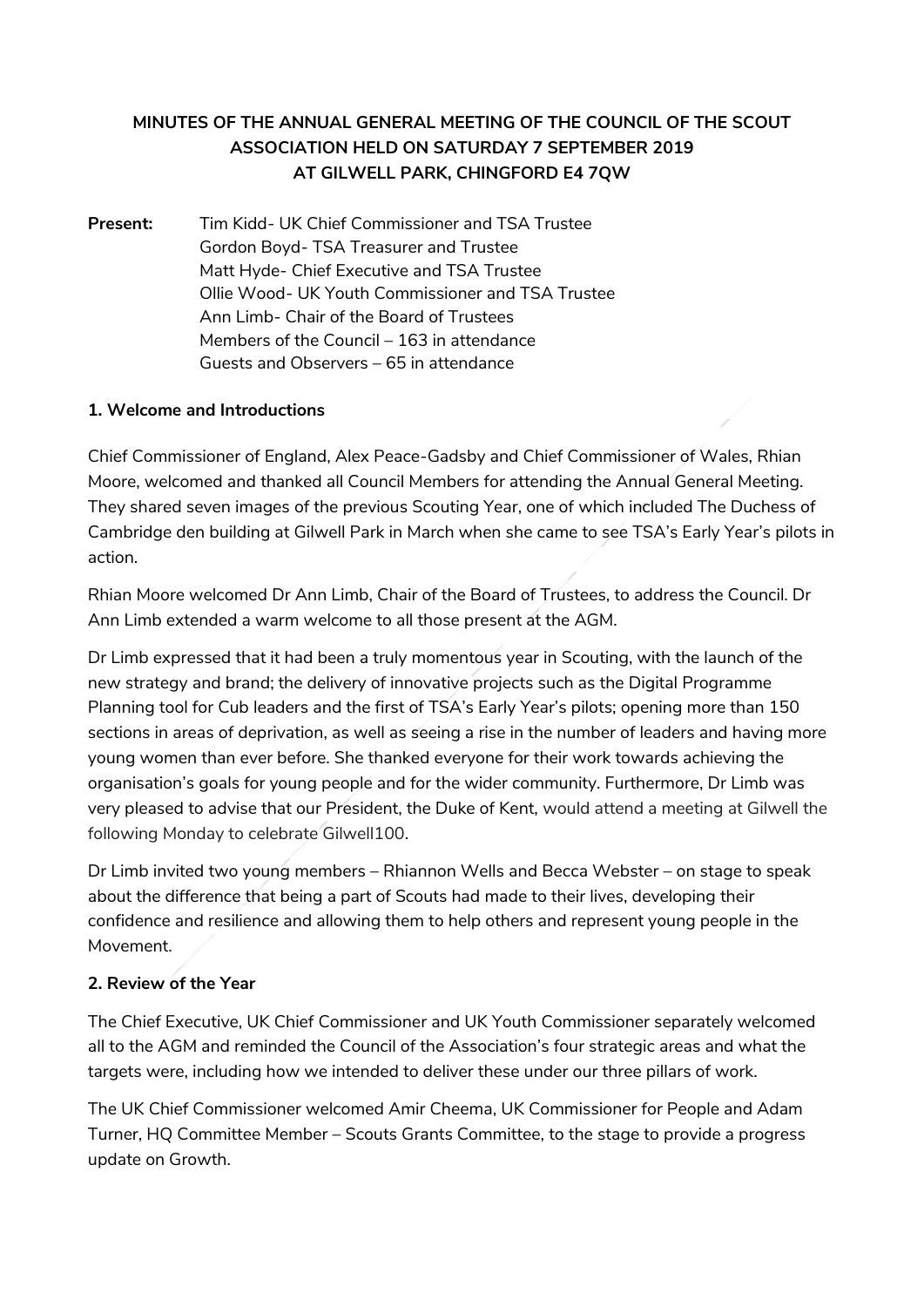#### **i. Growth:**

Amir Cheema noted the encouraging rise in the number of front line leaders, which had increased by 1.2% but explained that we shouldn't get complacent; youth membership had plateaued and was down by .04%. Mr Cheema explained that the focus going forward would be on delivering tools to support the programme to ensure we were delivering great programmes that would get young people to join and to stay. Mr Cheema informed the Council that there were 60,000 young people on waiting lists and this was also set against growth of our 6-25 youth membership by 85,000 over the last ten years.

Adam Turner was pleased to announce that there had been an increase in Young Leaders by 1.8%, demonstrating the continuing success story of Young Leaders. Mr Turner explained that this meant another 500 young people had had their first experience of volunteering and taking the lead to develop skills for life.

The UK Youth Commissioner welcomed Nisbah Hussain, Group Scout Leader and Pip Wood, Youth Commissioner to the stage to provide a progress update on Inclusivity.

# **ii. Inclusivity:**

Nisbah Hussain explained that the Scouting for All Strategy had put inclusivity at the heart of the organisation's work and we were now beginning to see the results; the numbers of girls and women in Scouts had continued to rise, increasing by 4% and resulting in almost 30% of the total Movement being female. The Muslim Scout Fellowship had also gone from strength to strength and was supported by new funding. Additionally, there had been further provision of training and support to leaders, helping them to become more confident in welcoming those with additional needs such as autism.

Pip Wood added that we had opened 159 new sections in areas of deprivation and this was the outcome of incredible partnership working between staff, volunteers and funders. In total over the past five years TSA had opened 1,280 sections in areas of deprivation, providing Scouting to 20,480 more young people in some of the hardest to reach communities. Pip Wood emphasised that we would need to continue to challenge ourselves to look outwards and reach out to those who would benefit from the Scouts, building local connections that would help bring new and different people into the Movement.

The UK Chief Commissioner welcomed Deputy UK Youth Commissioner, Alex Harvey, and Jack White, UK Youth Commissioner Team, to the stage to provide a progress update on Youth Shaped.

# **iii. Youth Shaped**

Alex Harvey explained that there were now 552 youth commissioners across the UK, up from 396 the previous year. Youth Commissioners were taking their place on County and District teams, sitting at the heart of the decision making process and helping create youth shaped Scouting.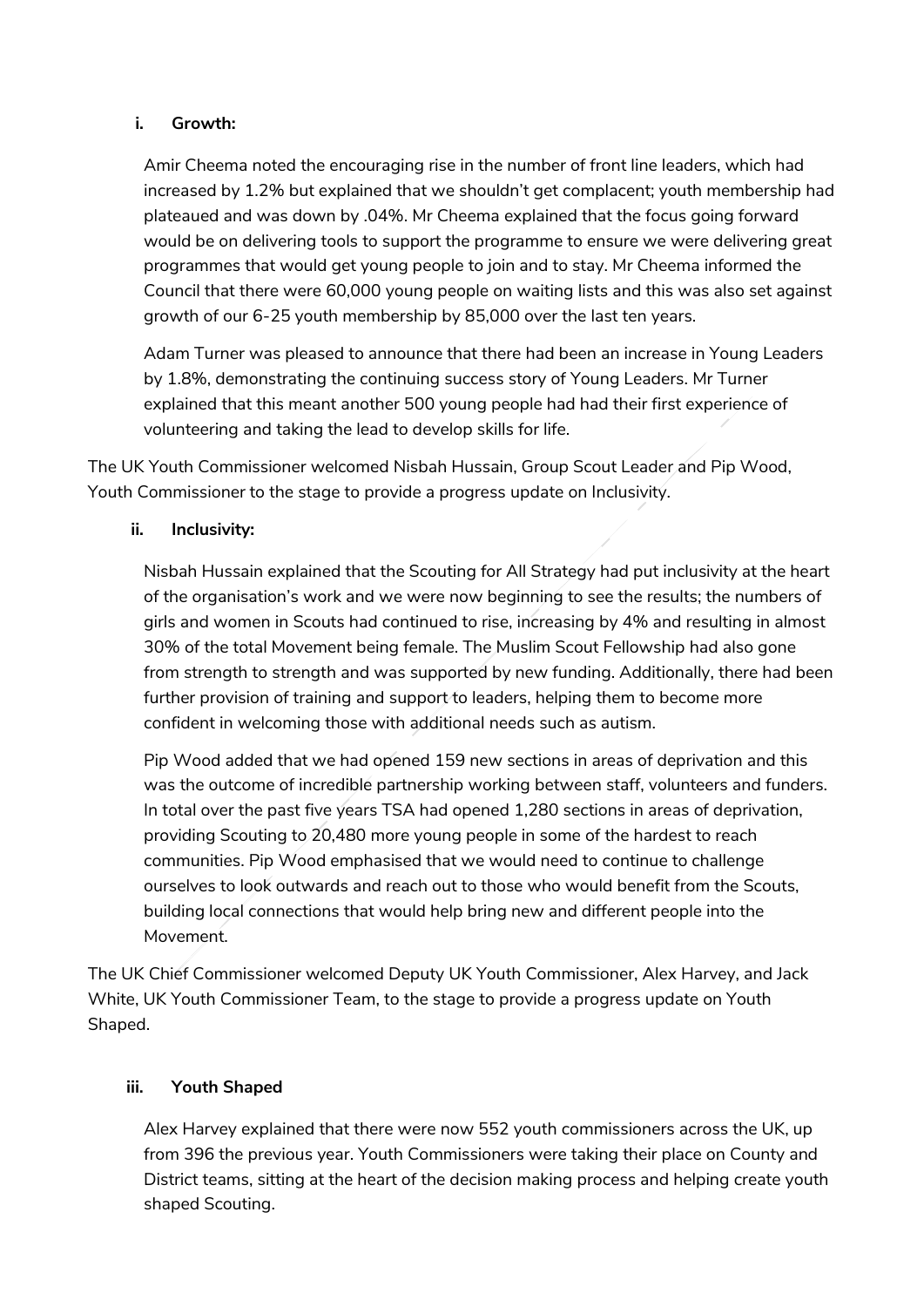Jack White added that the UK Youth Commissioner team had also been expanded with greater diversity. The team were in the process of preparing a new youth award that would recognise great youth led work. Mr White elaborated that there were now 18,613 Young Leaders across the country who were also making an impact locally**.**

The Chief Executive welcomed Graeme Hamilton, UK Commissioner for Programme Delivery and Sam Murphy, District Youth Commissioner, to the stage to provide a progress update on Community Impact.

# **iv. Community Impact**

Graeme Hamilton was energised by the progress made against all our strategic areas, including programme delivery and particularly the organisation's community impact work. Mr Hamilton explained that a quarter of a million Scouts were now making an impact in their communities and that this included 22,000 Scouts who were trained as Dementia Friends, improving young people's empathy and active listening skills. Mr Hamilton also highlighted the work taking place locally to stop plastic pollution through TSA's partnership with the Canal and River Trust.

Sam Murphy added that six new themes had been announced for A Million Hands and these themes would help Scouts leave the world a little better than found as well as lead to more youth-led Scouting in action. Mr Murphy outlined that the themes included protecting the environment to ending homelessness, supporting refugees and displaced children and promoting kindness in every community. The organisation had also renewed its commitment to supporting better mental health for all and understanding disability. We would be working with some amazing partners and would be able to provide great resources, making it easier for leaders to help young people make a difference. TSA would be publically launching the new themes in October at Westminster.

The Chief Executive thanked Mr Hamilton and Mr Murphy. An update on the work specifically across the three pillars of work presented:

# **i. Programme**

Mr Hyde explained that one of the big pledges the organisation had made was to deliver a better quality programme and that the Cubs programme planning tool already had two years' worth of programme ideas available. The Beaver Scout section would shortly be available and the Scout section would follow. Matt Hyde continued that partnering with NCS had allowed us to carry out some innovative work to help us extend reach to young people and the organisation was also looking at ways to embed The Duke of Edinburgh Awards in areas of deprivation.

#### **ii. People**

Mr Kidd provided an update on People: the new website was live and was helping the organisation create a better "shop window" to encourage parents, potential volunteers and members to understand what we do and how to get involved. Furthermore, the review of the adult journey and how we recruit and support new volunteers was moving ahead and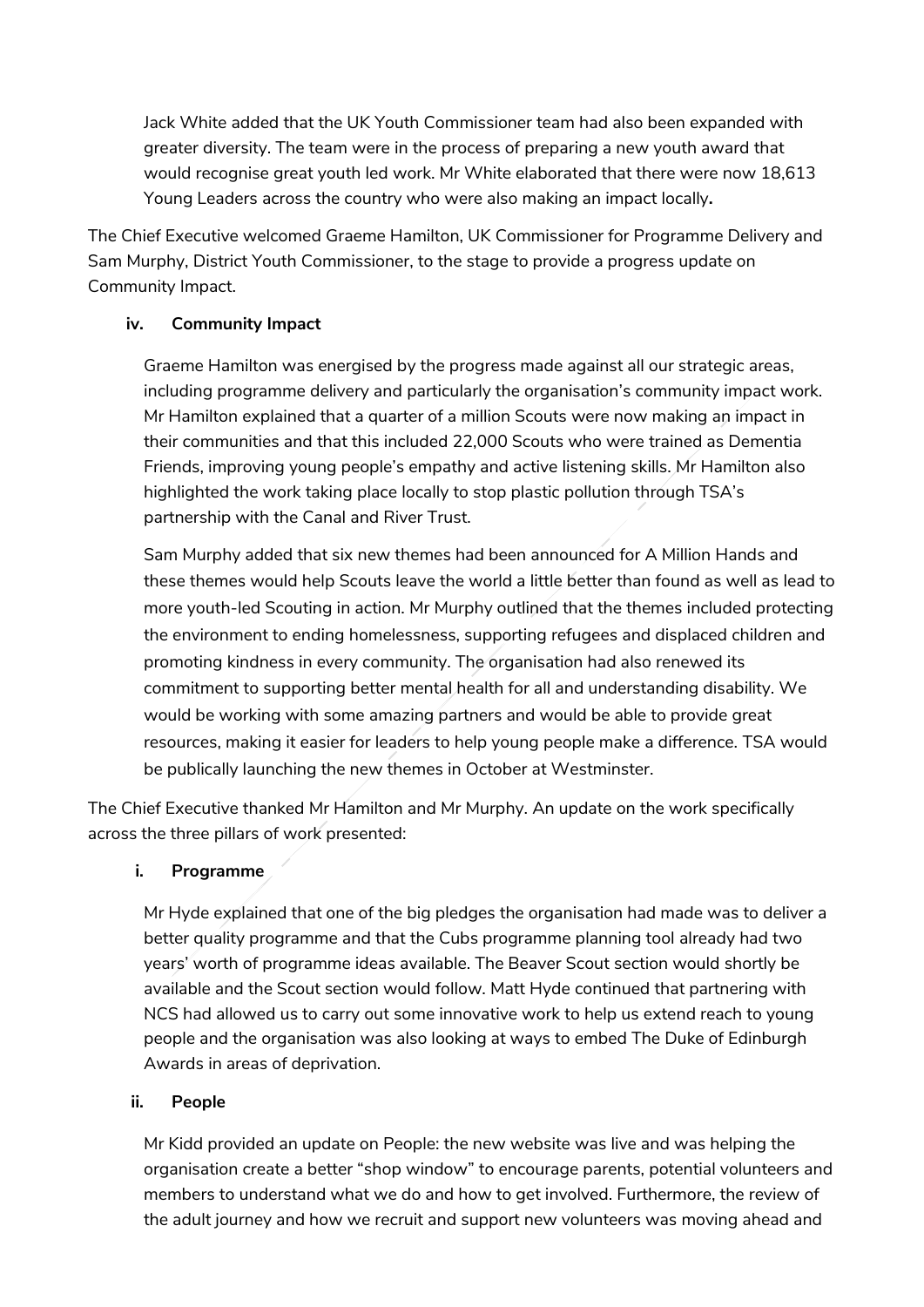had the potential to be a game changer. The organisation's work in opening new provision in areas of deprivation had also taken huge steps with further funding for 40 early years pilots in areas of deprivation.

#### **iii. Perception**

Mr Wood provided an update on Perception noting that many members had been working hard to make the switch to the new brand and visual identity. Talking about skills for life and using the new identity would help people really understand and be inspired by the Association as well as forming part of the organisation's work to reach out to new communities. Furthermore, the brand and the film Nat's story, which launched last year, had already won awards and both were shortlisted for the Third Sector Awards. Mr Wood added that the next step in the Perception work would be on uniform, with 26,000 people having already provided feedback in the first phase of the review.

The Chief Executive, UK Chief Commissioner and UK Deputy Chief Commissioner provided examples of some of TSA's success stories over the last year, including Scout Store achieving a surplus of three and half million pounds, up 14% on the year. Customer satisfaction was also over 90%. Scout Adventures had also welcomed over 160,000 young people to the organisation's 12 activity centres.

# **3. Apologies**

Mr Kidd advised the Council that the President, His Royal Highness The Duke of Kent, very much regretted that he was unable to attend the Annual General Meeting. However, he would be attending an event at Gilwell the following week to celebrate the centenary. The Chief Scout was also unable to attend. The Board of Trustees proposed that the Chair of the Board, Ann Limb, should chair the AGM. The Council unanimously approved the proposal.

Dr Limb thanked members of Council and welcomed everyone to the AGM. She extended a warm welcome to Craig Turpie, Chair of the World Organization of the Scout Movement (WOSM), TSA's Vice Presidents: Wayne Bulpitt and John Beresford and Derek Twine (TSA's former Chief Executive). Apologies from 24 members of the Council had been received.

# **4. Minutes of the Annual General Meeting held on 8 September 2018**

The minutes of the AGM of the Council of the Scout Association held on the 8 September 2018 were approved and signed.

# **5. Annual Report and Accounts**

Dr Limb reported that in accordance with the Bye Laws, the Annual Report and Accounts had been formally approved and adopted by the Trustees before presentation to the Council. The Report was not required to be formally adopted by the Council. However the Report must be presented to the Council and Members continued to be entitled to ask questions on its content.

# **Treasurer's Presentation:**

Mr Gordon Boyd, TSA Treasurer, reported that since the Council met last year TSA had been busy implementing a new strategy covering the next 5 years following lengthy consultation. My Boyd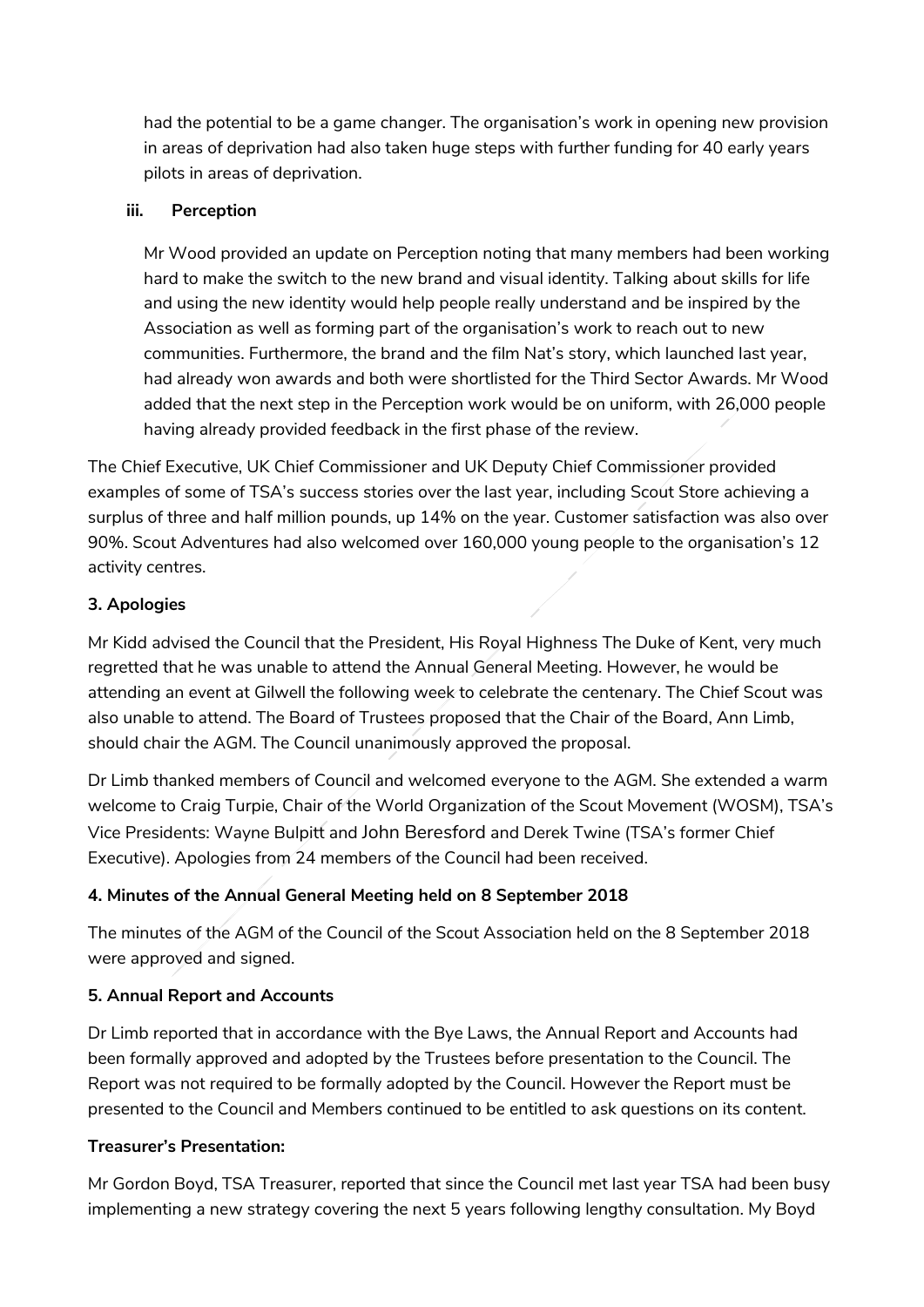reported that since the last AGM the organisation had rolled out a programme planning tool for activities for the Cub's section, had launched a beta website to improve volunteers' access to information and had launched the Skills for Life brand and new visual identity.

The Treasurer explained that the organisation continued to remain in good health with free reserves being maintained broadly in line with last year and in compliance with the reserves policy. The Treasurer took the opportunity to thank the significant number of financial supporters providing assistance to the charity.

It was noted that the front of the Annual Reports and Accounts outlined the Association's strategic aims, achievements and performance over the last year as well as setting out the organisation's Theory of Change, which helped us identify areas where we could improve. The Treasurer moved on the providing an in depth look at the organisation's income over the last financial year:

# **a) Income**

The total income received last year was £37m, of which £1.5m was restricted. The £37m of income represented an increase of £2m (or 5%) over the previous year. The largest source of income continued to come from members although the proportion of total income which this represented continued to decline in line with our objectives. Trading activities continued to produce strong results at £12.4m with an increase of £2.4m across all TSA's retail, hostel and conference and sponsorship activities. This continued to be a great success story for the organisation with more growth anticipated over the coming years.

Income from charitable activities included income from activity centres, National Events and insurance commissions. Ignoring cyclical World Moot and Roverway income, income from charitable activities was consistent at £9.5m.

Donations and legacies income of £2.9m was flat year-on-year but stopped the downward trend TSA had seen over the last few years and was steady at £2.9m. The proportion which was unrestricted was 50% in 2018/19, representing a significant increase over previous years and allowed the organisation to better target funding in support of the strategy. Though the Donations and Legacies income stream was difficult to predict, the restricted income that was received at the centre (rather than by individual groups) had enabled TSA to continue to provide grants for development work in deprived areas and support future work in schools. This was also supported by restricted grant funding received from the Department for Education and Uniformed Youth Fund, enabling TSA to develop its reach for younger children, making a difference in supporting vulnerable young people in deprived areas and to expand adult volunteering opportunities.

Investment income is now a relatively small part of the overall total as we have reduced our reserves to be in line with our reserves policy and investment yields across all asset classes continue to remain low by historic standards.

Mr Boyd stated that there was unrestricted net income of £19m. Contributions from our insurance business and profit from Unity and Events and Conference Centres each comprised 5% and 7% respectively of the total. Profits from Scout Shops contributed a further 19% in what was a strong year of trading.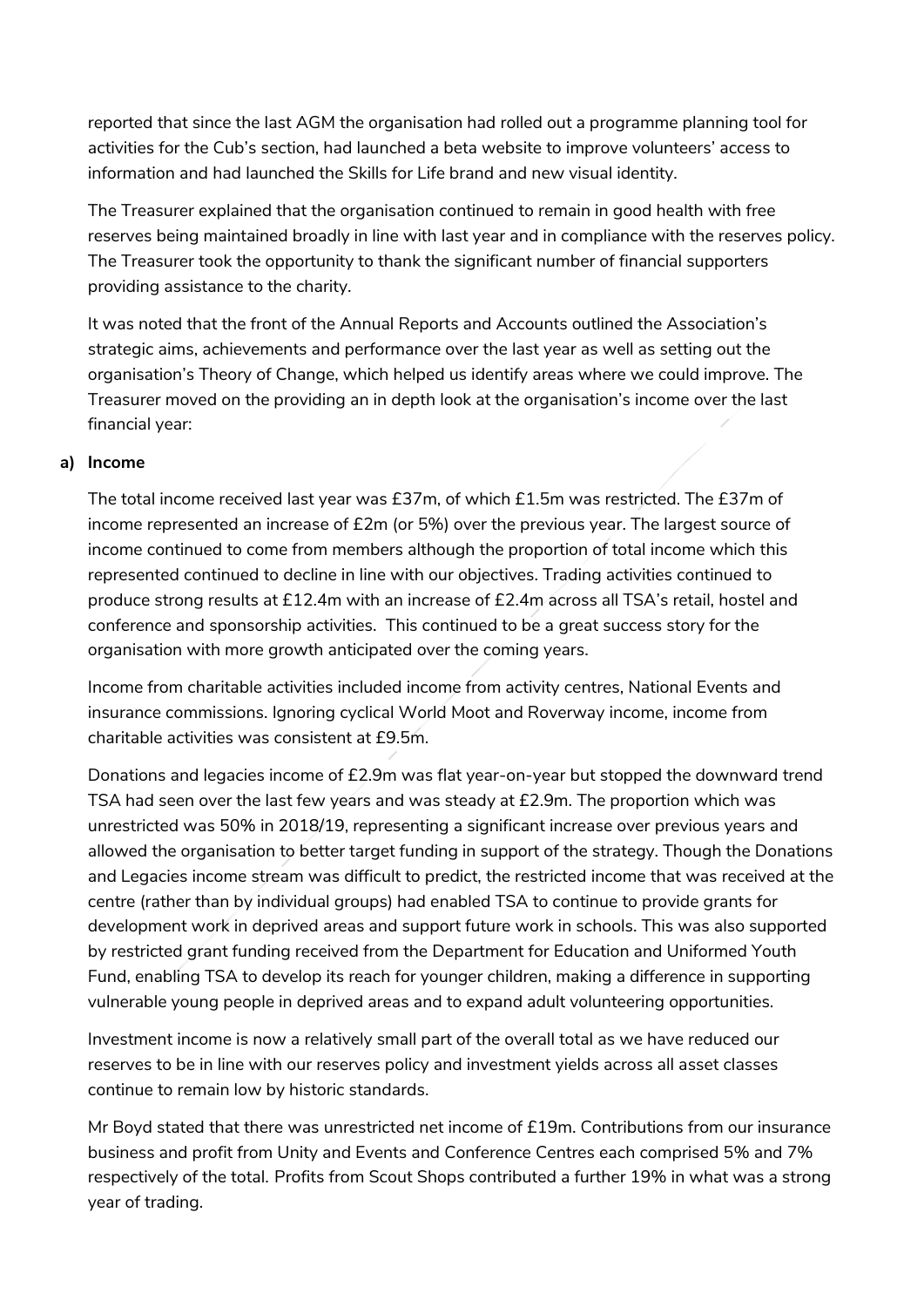#### **b) Membership Fees**

Membership subscriptions continued to be TSA's largest source of unrestricted income by far at around 58% of the total and brought in £11m. Although, the proportion continued to reduce. The Trustees had agreed a £1 increase for the next financial year commencing 1 April 2020, to £28.50 (assuming prompt payment) per young person.

My Boyd explained that Trustees were fully aware of the financial pressures faced by a large number of members and had sought to limit the increase as far as possible with a continued search for cost reductions and the identification of additional sources of income. However, TSA continued to see significant cost pressures in a number of important areas, such as safeguarding, which benefited the Movement as a whole.

#### **c) Spend on charitable activities**

The summary in the Annual Report showed that our largest area of expenditure was related to charitable activities at £29.7m out of a total spend of £37.5m. Spending on delivering TSA's objectives had increased by £1.9m compared with the previous year. £1.4m of this increase was met from restricted funds, where we had been making excellent use of Department for Education and Uniformed Youth Fund grants aimed at extending our reach. We had used a grant from the National Citizens Service Trust to design and model the provision of vocational training and this latter initiative could result in substantial future funding for the organisation to deliver training to Scouts.

**Youth programme and activities: (20%) -** this included the various educational activities that members participated in, developing a wide range of key skills. This had been supported by the development of our new digital programme planning tool.

**Development of Scouting: (23%)** related to those activities focussed on growing and diversifying the Movement.

**Adult support and training: (22%)** had developed with specialist support for leaders. For example, we have worked in partnership with the National Autistic Society to help leaders welcome young people with autism into Scouts.

**Support and Services to the Movement: (35%)** included services provided centrally ranging from the Information Centre to safeguarding, insurance and financial help. New services included the Scout brand centre, which now has 18,000 registered users.

#### **d) Reserves**

Mr Boyd referred to the statement of the Annual Report pages 31/33, which showed an operating deficit of £0.5m for the year and below that, gains and losses from pensions and currency transactions, giving a total decrease in funds of £2.3m. TSA's general funds, or free reserves, showed a small increase to £10.5m, remaining close to the reserves policy target of £10m. Mr Boyd explained that the reason for the apparent disparity between an operating deficit for the year, but which had resulted in a small increase in General Funds to £10.5m, was due to unrestricted net income being positive but restricted net income being negative; General Funds included only unrestricted income.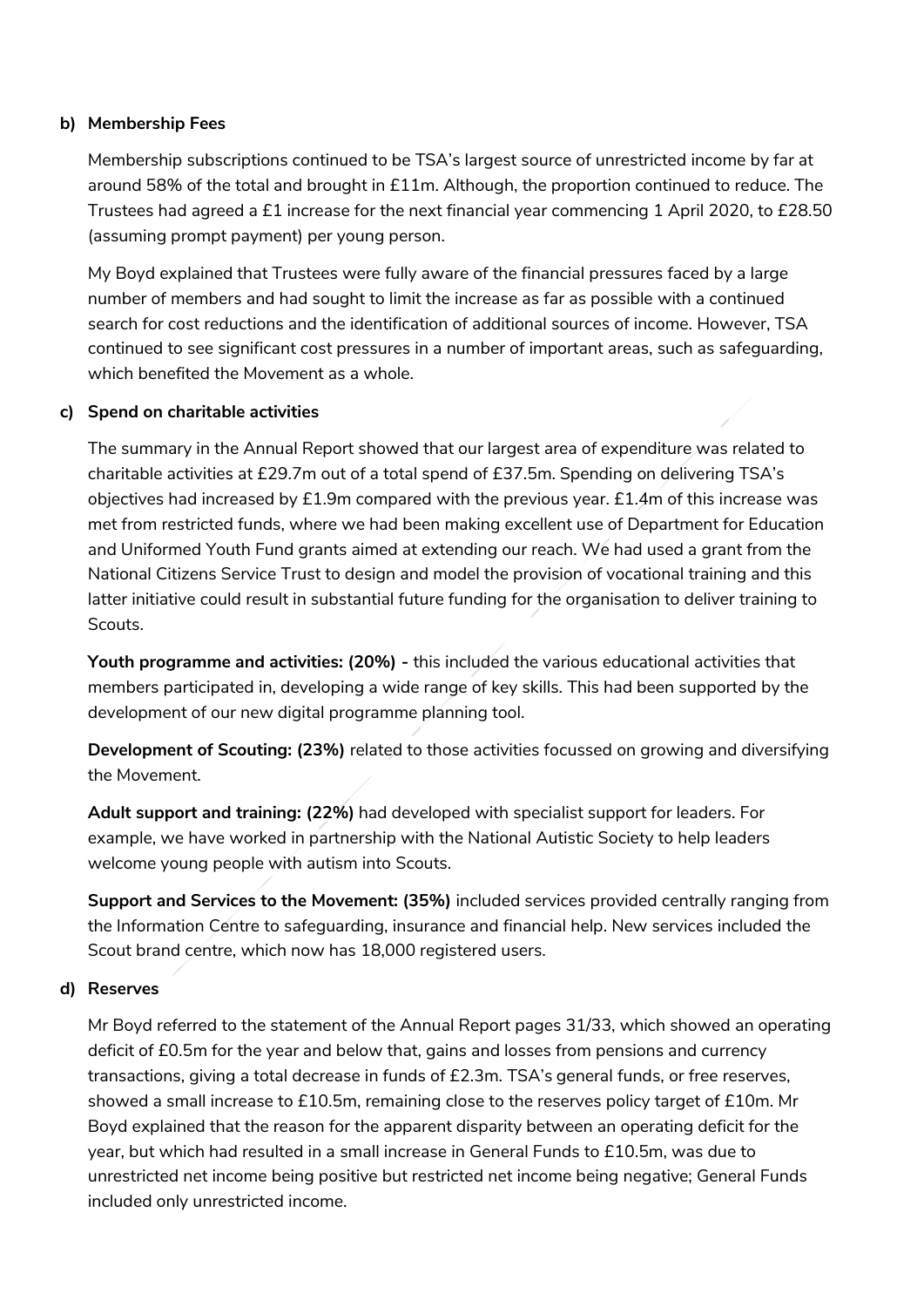The Treasurer continued that the Pensions Reserve was a negative figure reflecting the reported accounting deficit in the pension scheme. The accounting liability had increased by £1.9m and accounted for most of the reduction in Total Funds. The Pension Reserve related to the Association's defined benefit scheme, which was closed to new members. For the purposes of TSA's accounts, the assets and liabilities of the pension scheme were revalued each year. As noted in previous years, the pension scheme deficit calculated using accounting rules did not in itself trigger a requirement to make any additional payments into the Scheme. Payments into the fund were in fact determined following an actuarial valuation undertaken on behalf of the pension fund trustees every three years.

Mr Boyd explained that the last actuarial triennial valuation as at 31 March 2016 moved closer to the then accounting valuation and required the organisation to agree a deficit reduction plan with the pension fund trustees. This led to the £3m payment made into the fund in 2017/18, with an additional £2m due over the next 2 to 3 years, to be funded from the sale of surplus assets. The triennial valuation as at 31 March 2019 will take place over the coming year and will be reported to Council Members in 2020. The Treasurer highlighted that it was possible that additional funding may be required.

# **e) Challenges ahead**

- To continue to operate a financial model that will enable the Association to be both financially sustainable and manage its key risks in an ever changing and complex world.
- To maintain the Association's reserve levels in line with its reserves policy whilst continuing to deliver our charitable objectives.
- To continue to obtain value for money from the Association's business, assets and activities, for the benefit of its membership.
- To invest in initiatives that will deliver the Association's new strategy thereby contributing to the growth and development of Scouting for the coming years and to the benefit of society as a whole.

Mr Boyd reported that the finances of the Association were in good shape and the reserves were at levels consistent with Charity Commission guidance. He mentioned that due to a good governance structure the Association's finances were managed in a controlled fashion. He went on to extend thanks to the Finance Committee and the Finance Team for their hard work in preparing the accounts and for keeping control of the finances during the course of the year.

The Treasurer, on behalf of the Board of Trustees commended to Council the 2018/19 Annual Report and Accounts.

# **6. Elected Members of the Council**

On the proposal of David Branagh, seconded by Gareth Jones, both Members of the Board of Trustees, the Council approved unanimously the election of the following Elected Members of the Council for a period of three years 2019-2022.

| <b>Currently Amanda Medler</b>               | The Chief Guide |
|----------------------------------------------|-----------------|
| The Rt.Hon. The Earl of Airlie, KT, GCVO, PC | Vice President  |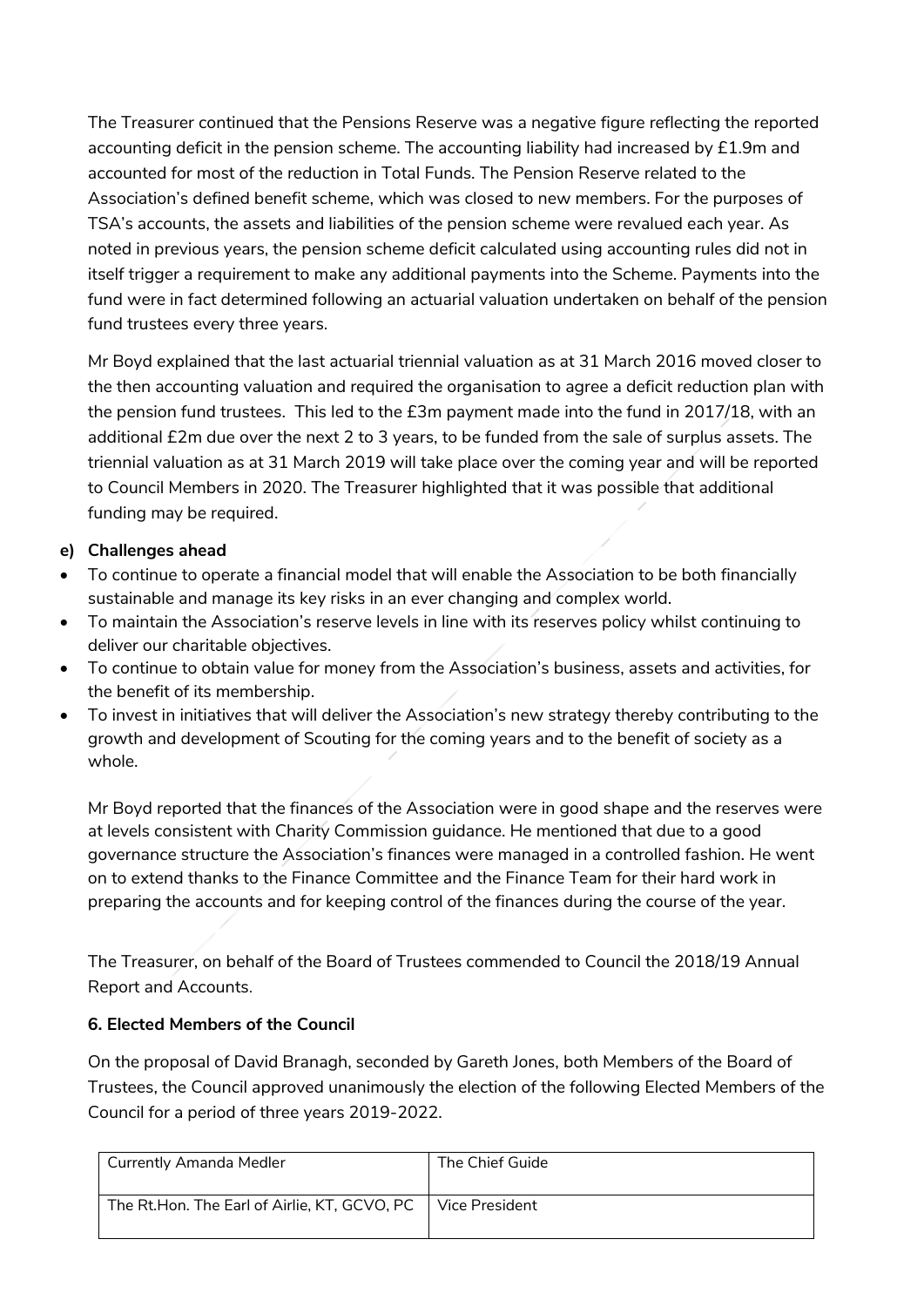| Mr. W. George Purdy, CBE            | Vice President and Former Chief Scout             |
|-------------------------------------|---------------------------------------------------|
| Wayne Bulpitt, CBE                  | Former UKCC and Vice President                    |
| Derek Twine, CBE                    | <b>Former Chief Executive</b>                     |
| <b>Currently Mr Moray MacDonald</b> | Chairman, Scottish Board, Scottish Scout Council  |
| <b>Currently Andrew Tuggey</b>      | Chairman of the Board of Trustees of Scouts Cymru |
| Currently Mr. Henry Brown           | Chairman, Committee of the Council, Northern      |
|                                     | <b>Ireland Scout Council</b>                      |
| Dr Richard Butler                   | Chair of the UK Chapter of the World Scout        |
|                                     | Foundation                                        |
| Mr John Capper                      | <b>Former Treasurer</b>                           |
|                                     |                                                   |
| <b>Reverend Colin Dow</b>           | Moderator, Free Church of Scotland                |

# **7. Appointed Members of the Board of Trustees:**

At this point Dr Limb addressed the Council about the Board of Trustees, explaining that at the beginning of the year a search process had been initiated to find a Trustee with Safeguarding experience and a robust recruitment process was followed to find a suitable candidate.

The Treasurer, Gordon Boyd, proposed the appointment of David Sandall as the Appointed Trustee with Safeguarding experience for a three year term, and Sue Harris (Trustee) seconded the proposal. The Council voted unanimously in favour of the proposal. Dr Limb congratulated David Sandall on his appointment for the period 2019-2022, noting that David had not been able to attend the AGM.

# **8. Elected Members of the Board of Trustees**

Dr Limb informed the Council that this year the call for candidates for the electoral colleges of England North, England South and Scotland resulted as follows:

- **Two vacancies and five candidates for England North College.**
- **One vacancy and five candidates for England South College.**
- **Dime vacancy and one candidate for Scotland College No election needed and Graham Haddock** was therefore deemed elected from the date of the AGM.

Details of all candidates were sent to Council members at the end of July and voting was held online for England North College and England South College.

Dr Limb read the names of only the successful candidates but noted that details of the votes cast were available should Council members be interested. The successful candidates were:

- **England North – Michael Wood-Williams and Craig Dewar-Willox**
- **England South – Caroline Pearce**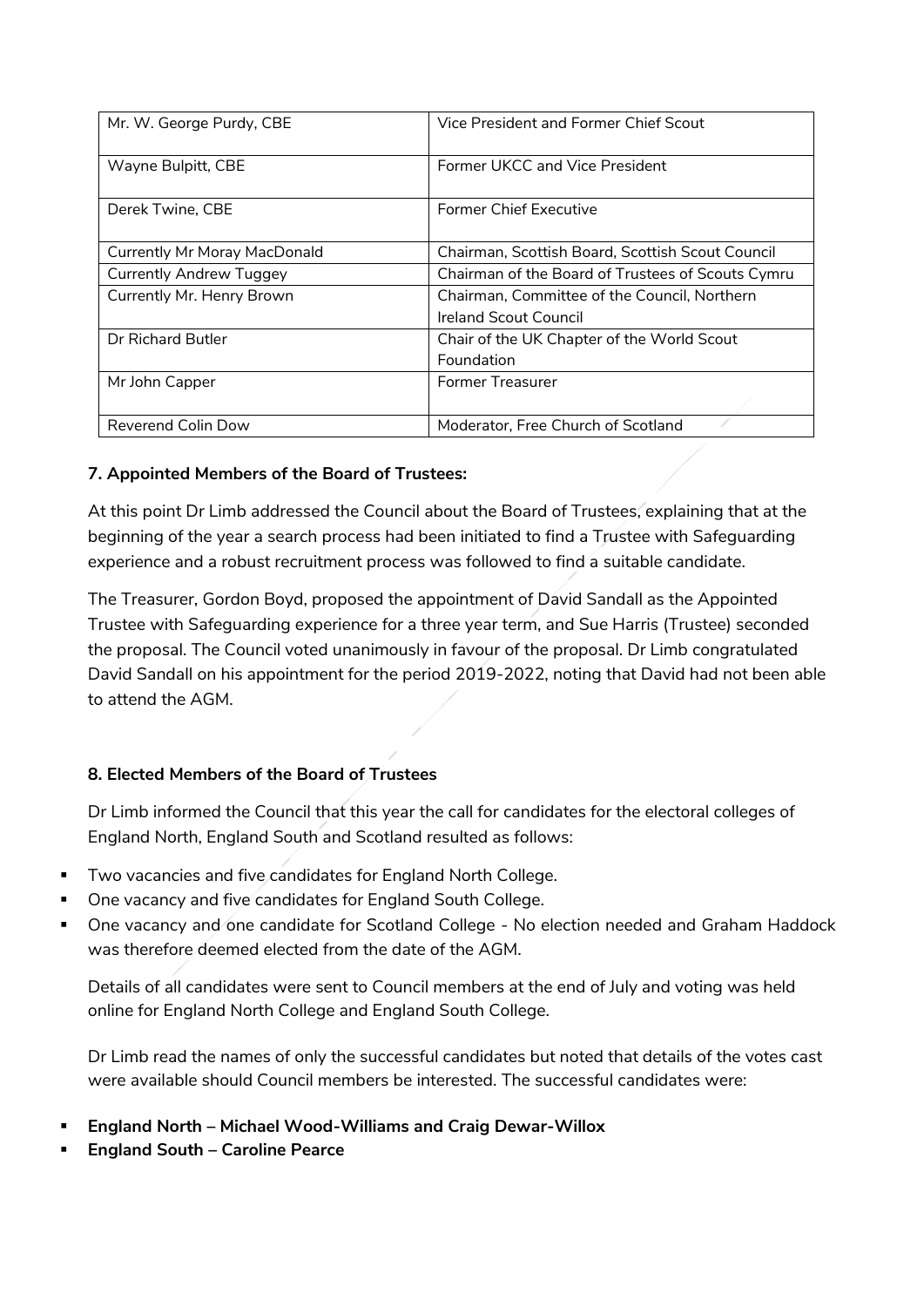Michael Wood-Williams, Craig Dewar-Willox, Caroline Pearce and Graham Haddock were duly elected for the period 2019-2022, subject to them remaining a Member or Associate Member of the Association.

#### **9. Elected Youth Member of the Board of Trustees**

Dr Limb advised the Council that there was one vacancy and two candidates for the role. The Chair explained that the Association wanted to make the election process as positive as possible for all candidates and explained that we would work with candidates who were unsuccessful on this occasion to harness their enthusiasm and to support their continued development as volunteers within Scouting.

Candidates' details were sent to council members at the end of July and voting was held online.

The successful candidate was:

#### **Youth Member- Rhiannon Wells**

Rhiannon Wells was duly elected for the period 2019-2022, subject to remaining a Member or Associate Member of the Association.

#### **10. Alteration to the Bye Laws and Royal Charter**

Dr Limb reminded Council Members that the details about the proposed amendments had been sent to them in advance. The Chair explained that the Royal Charter stated that Council should have between 400 and 600 members; the figures were increased when the role of County Youth Commissioner was added to the membership. However, despite this addition the Council membership had not increased as anticipated. Dr Limb advised that it was recommended that the Royal Charter be amended to state that the minimum number of Council members be 300, to ensure we were always within this figure.

On the proposal of Stuart Howells (Trustee), seconded by Ashley Russell (Trustee), the Council were invited to approve the amendment. The Council voted unanimously in favour of amending the Royal Charter.

The Chair added that the Association's current Bye Laws did not allow for decisions to be made outside of formal Board meetings, requiring Trustees to see and hear one another for a meeting to be valid. Furthermore, voting by email or the sending of the notice of a Board meeting by email was also not allowed for within the current constitution. Dr Limb explained that after consultation with the Association's lawyers, it was recommended that the Bye Laws were amended to allow for these situations to ensure timely and effective decisions were made and were appropriate.

On the proposal of Stuart Howells, seconded by Ashley Russell, the Council were invited to approve the amendment. The Council voted unanimously in favour of amending the Bye Laws.

Dr Limb noted that in July 2016 the Board of Trustees discussed the proposal that the UK Youth Commissioner should be an ex officio member of the Board. This was not progressed due to ongoing consultations about the size and composition of the Board. The Chair explained that since work on reducing the size of the Board had stopped for the time being it was now proposed that the Bye Laws be amended to make the UK Youth Commissioner a member of the Board.